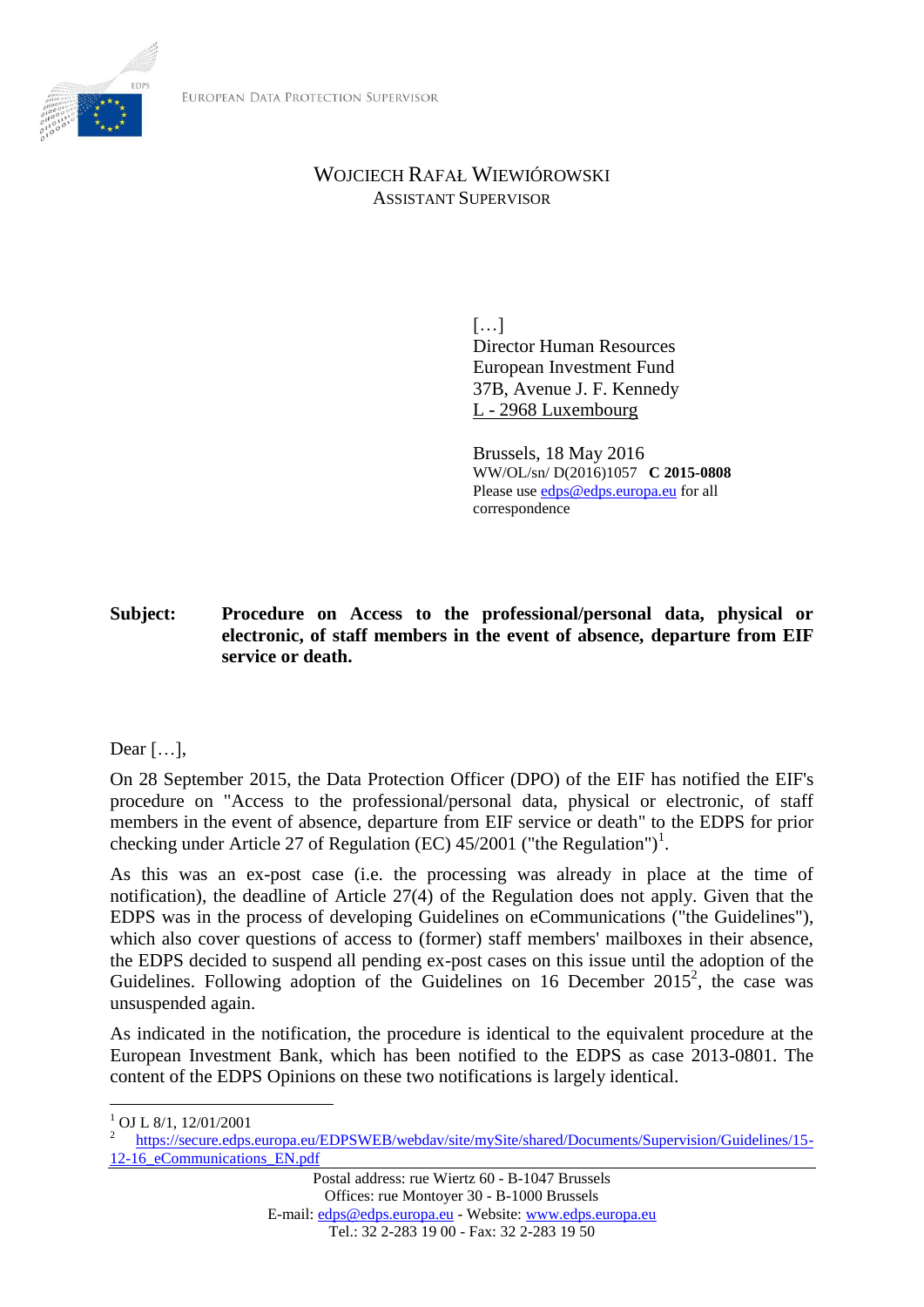The analysis below will only cover those aspects of the procedure where the EIF is not compliant with the Guidelines or which otherwise merit comments.

## **The Facts**

The EIF's procedure on "Access to the professional/personal data, physical or electronic, of staff members in the event of absence, leaving the Bank or death" is based on Article 3.7, second subparagraph of the Code of Conduct for its staff, as further elaborated in Note to Staff No. 626 (this is strictly speaking an EIB document, but applies to EIF staff as well).

Information on the procedure is provided in Note to Staff No. 626. In case the procedure is used, the (former) staff member will be contacted where possible, explaining the reasons and purposes for the request and requesting her/his consent. If consent is not given, the matter will be referred to HR and the DPO will be consulted. Upon request of HR and in line with the instructions given by it, the EIB's IT-Sec (which manages the technical infrastructure for the EIF) will retrieve the information requested in line with relevant legal provisions.

This procedure only covers access to e-mails for business continuity purposes; the rules on accessing e-mails in administrative inquiries and disciplinary proceedings are covered  $elsewhere<sup>3</sup>$ .

### **Legal Analysis**

The procedure notified covers accessing staff members' mailboxes for purposes of business continuity. It therefore does not aim at evaluating staff members' conduct (Article 27(2)(b) of the Regulation); neither does it trigger any of the other criteria requiring prior checking under Article 27.<sup>4</sup> The notified processing operations are therefore **not subject to prior checking**.

That being said, the EDPS still has some observations to make against the background of the Guidelines.

Article 3.7, second subparagraph of the Code of Conduct authorises limited private use of EIF equipment by staff (identical to the EIB's Code of Conduct). It does not refer in any detail to the procedures for the EIF to access personal data of staff members in the event of absence, leaving the Bank or death. All available information and documentation of procedures appears to be included in Note to Staff No. 626. The EDPS recommends that the EIF should **clarify the status of Note to Staff No. 626, notably whether it only serves an information instrument, or whether it also serves as a legal basis for the procedure in itself. In the former case, the EIF should adopt a specific internal legal basis.**

Moreover, the (former) staff member's consent is not the appropriate ground for lawfulness in this situation (see also point 66 of the Guidelines). The reason for accessing an e-mail account is for business continuity and because it has been deemed necessary and proportionate for this purpose as part of the EIF's performance of its tasks in the public interest. The fact that, should the staff member refuse consent, the EIF may still go on to access the data indicates that this would not be valid consent.<sup>5</sup> The EDPS recommends the EIF to **amend the procedure and the information provided to staff accordingly. The information to staff should also include information on the right to object under Article 18 of the Regulation.**

 $\overline{a}$ 

<sup>3</sup> see EDPS case 2009-0459

<sup>&</sup>lt;sup>4</sup> In some cases, the EIF may access staff members' mailboxes for purposes of evaluating their conduct in the framework of internal investigations. However, such uses are covered by the EIF's notification on fraud investigations, which has already been the object of a prior checking notification to the EDPS (EDPS case 2014- 1163). Staff members are also instructed to flag private or confidential messages accordingly, reducing the risk that such messages will be accidentally accessed.

<sup>&</sup>lt;sup>5</sup> See Article 29 Working Party Opinion 15/2001, p. 13 and Article 29 Working Part Opinion 08/2001, p. 3 for more information. To summarise, given the power imbalance between staff and employer, consent should only be used when there is a genuinely free choice for the staff member to make. This is not the case here.